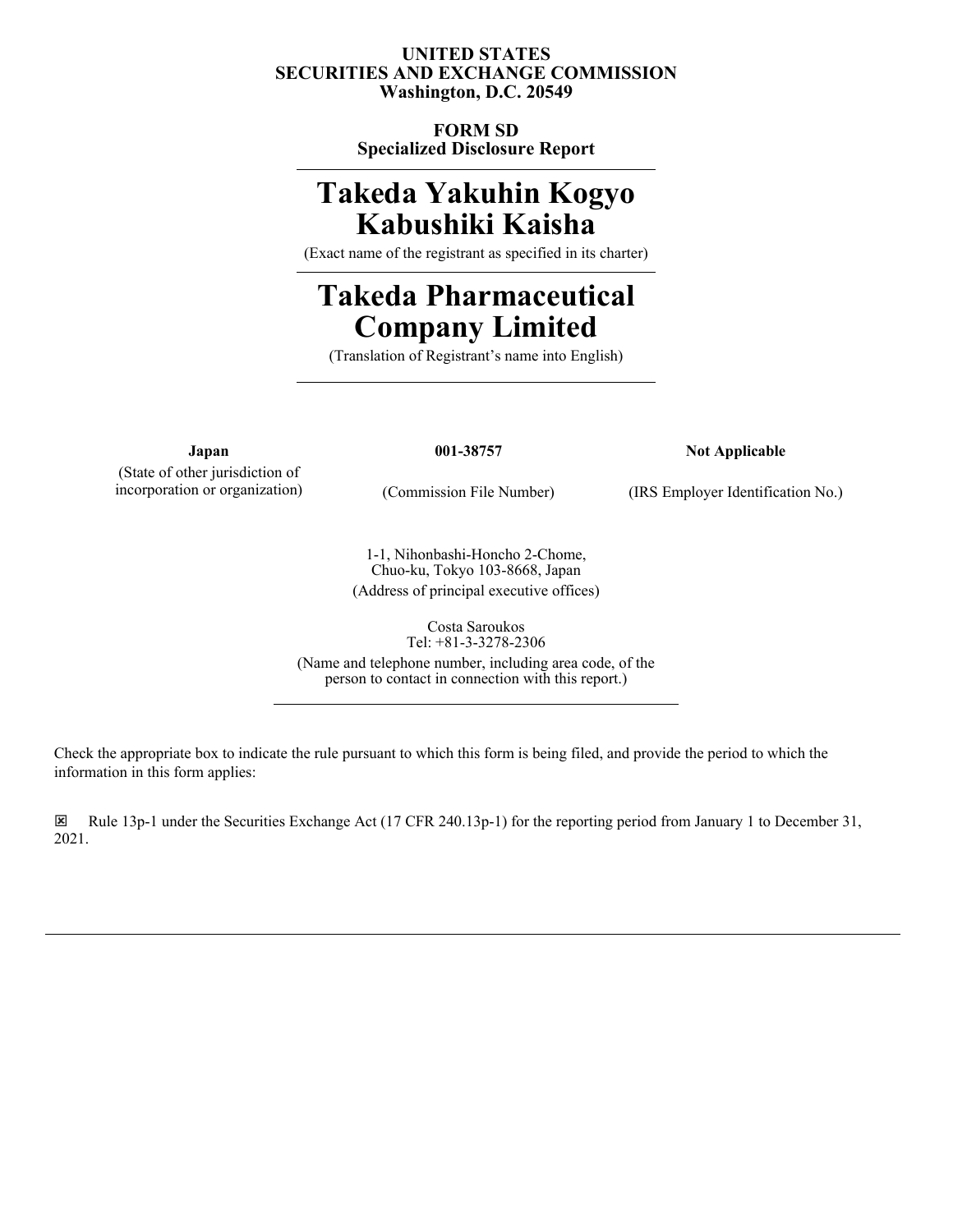#### **Item 1.01 Conflict Minerals Disclosure and Report**

#### **Conflict Minerals Disclosure**

The following disclosure, in response to the provisions of paragraphs (a) and (b) of Item 1.01 of Form SD, has been made in accordance with the Updated Statement on the Effect of the Court of Appeals Decision on the Conflict Minerals Rule issued by the SEC Division of Corporation Finance on April 7, 2017.

This Conflict Minerals Disclosure is for the year ended December 31, 2021. Conflict minerals are defined for purposes of this disclosure as casserite, columbite-tantalite, gold, wolframite and their derivatives, which are limited to tin, tantalum and tungsten.

#### **Summary of Process Used to Determine Whether Company Products Contain Conflict Minerals**

Takeda Pharmaceutical Company Limited ("Takeda" or the "Company") has established procedures and processes for collecting, reviewing and evaluating the presence and use of conflict minerals within its products, including the implementation of a global policy document outlining the procedure for conflict minerals management and compliance. As required by Rule 13p-1, the Company conducted a review of its products within the scope to determine whether those products contain conflict minerals and subsequently commenced a Reasonable Country of Origin Inquiry ("RCOI") for any products that do contain such conflict minerals as outlined in more detail below. The Company's review process takes into account the fact that pharmaceutical manufacturing processes are complex, highly regulated and vary widely from product to product. A significant number of suppliers and third parties are involved across all steps of the manufacturing process starting with raw materials and ending with the finished product that a patient receives. As a result, Takeda elected to use a "product-centric" approach rather than a "supplier-centric" approach in performing its material inquiry for this current effort.

#### **Product Description**

For the year ended December 31, 2021, the Company identified the following products that are subject to disclosure under Rule 13p-1, all of which are used in the delivery of drug products to its patients: Baxject (II), Baxject (III), the Flowease Infusion Set, the Dual Vial Units package, the Wide Neck DVU, Natpar mixing device, Q-Cliq Pen, Natpar Pen, Mix2Vial reconstitution device, Entyvio Prefilled Syringe and Entyvio Auto Injector.

#### **Reasonable Country of Origin Inquiry and Due Diligence Related to the Source and Chain of Custody of the Conflict Minerals**

Takeda requested the supplier of the conflict minerals used in of each of the products above to complete the Electronic Industry Citizenship Coalition- Global e-Sustainability Initiative ("EICC-GeSI") Conflict Minerals Common Reporting Template ("CMRT") related to the products identified above. The EICC-GeSI CMRT is regarded as the most common reporting tool for conflict minerals content and sourcing information worldwide. Given Takeda's position in the supply chain as a "downstream" company, the Company has to rely on its suppliers to conduct their own survey of their "upstream" supply chain in relation to the conflict minerals used in its products.

Takeda reviewed each CMRT received from responding suppliers for completeness and consistency of answers and reached out to each responding supplier to provide additional clarifications. As a result, Takeda believes that its RCOI process was reasonably designed and performed in good faith to determine whether any of the necessary conflict minerals incorporated into the products described above under "Product Description" originated in the Democratic Republic of the Congo or an adjoining country (the "Covered Countries") or from recycled or scrap sources.

Based on Takeda's RCOI process and the responses received from the surveyed suppliers for the 2021 calendar year, Takeda concluded that it has no reason to believe that the conflict minerals incorporated into the products described under "Product Description" may have originated in the Covered Countries or that the conflict minerals contained in such products are not "DRC conflict-free."

#### **Public Conflict Minerals Disclosure**

The information contained in this Form SD and the conflict minerals policy is publicly available on our website at www.takeda.com/ what-we-do/suppliers/. The website and the information accessible through it are not incorporated into this Form SD.